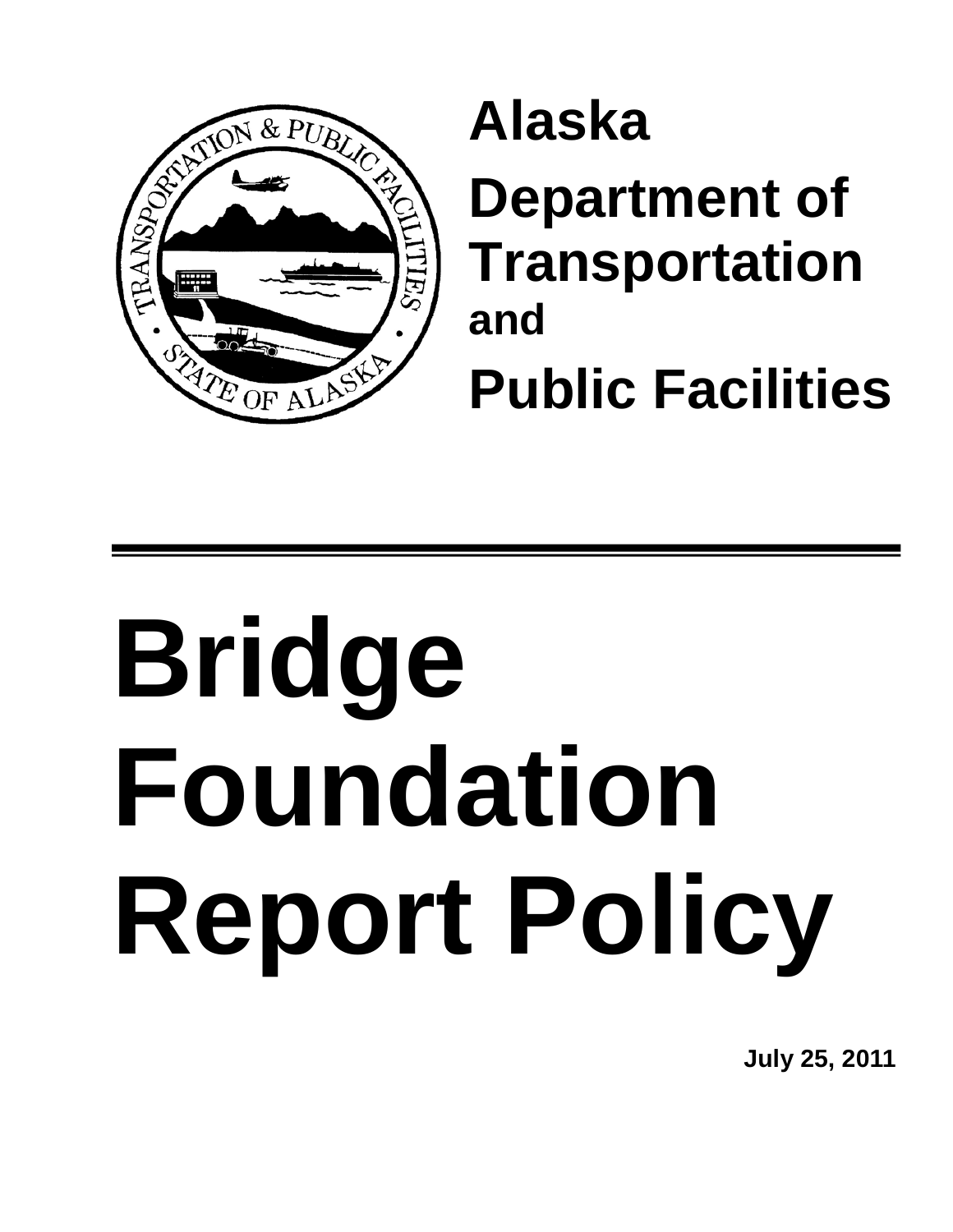#### **Introduction**

This revision replaces the June 30, 2008 Bridge Foundation Report Policy.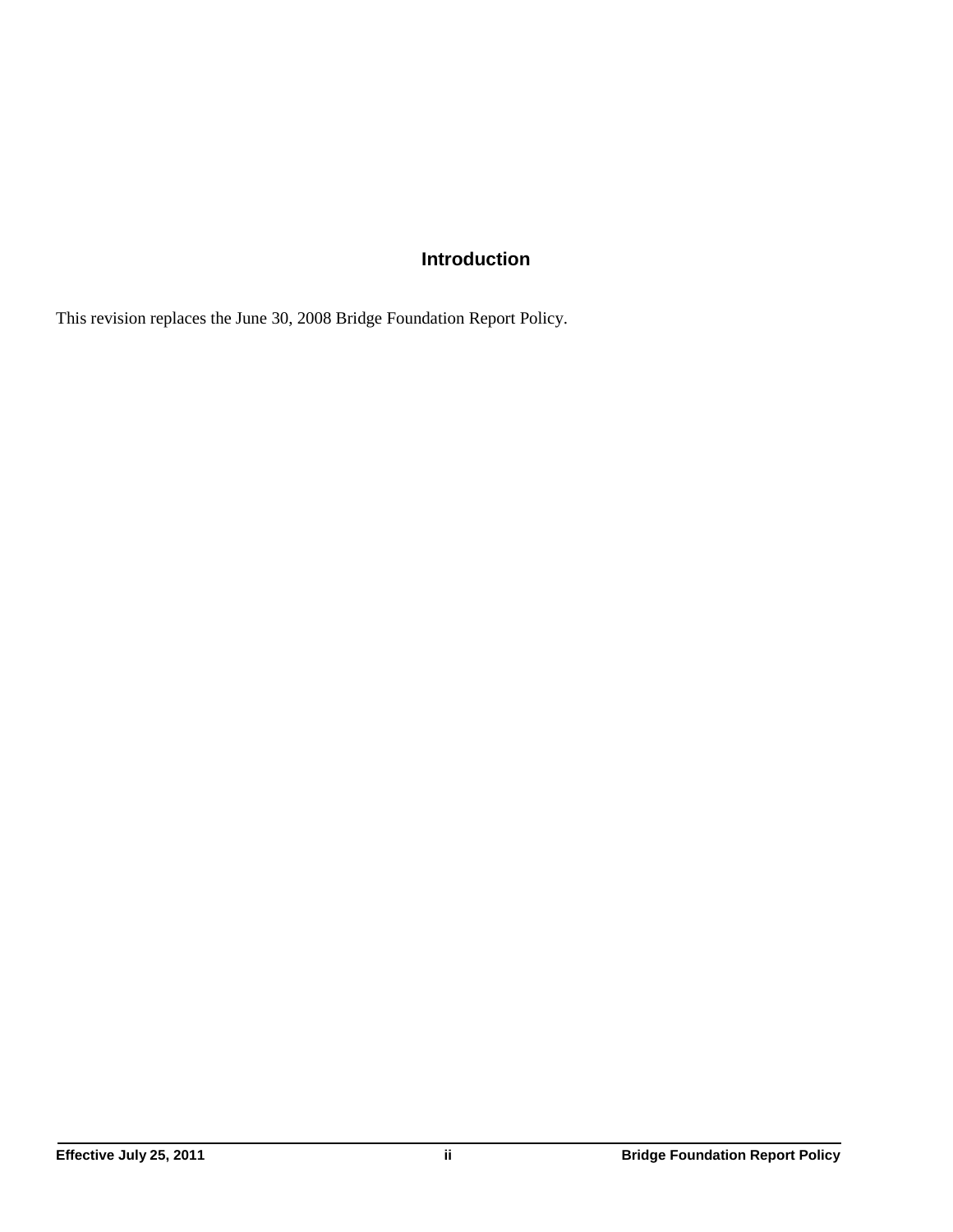### **1. Bridge Foundation Report Policy**

#### **1.1. Policy:**

Use the following policy to develop the Structural Foundation Engineering Report (SFER) and provide support for bridge design and construction activities.

#### **2.1. Overview and Intent:**

The Department designs and constructs bridges in conformance with the *AASHTO LRFD Bridge Design Specifications (AASHTO)* and other DOT&PF documents. These specifications provide requirements for field exploration, foundation analysis, and field monitoring of bridge foundations and aid in the development of the SFER. The generation of the SFER report requires the coordination of several functional groups.

The intent of this policy is to:

- (1) outline the interaction between the design team members,
- (2) define the process for developing and implementing the SFER recommendations, and
- (3) describe the support activities commonly required during bridge construction projects.

#### **3.1. Overview of the Bridge Foundation Design Process:**

The Regional Project Manager (PM) requests support from the Department's Statewide Materials Section (GEOTECH) to aid in developing site selection and roadway alignment options during the **Preliminary Design Phase** (pre-environmental document). The PM requests support from the Department's Bridge Section (BRIDGE) to develop bridge type alternatives. The GEOTECH and BRIDGE recommendations are used by the PM to support the identification of a preferred project alternative. Based upon the project objectives, the PM determines the preferred bridge alternative and site selection. Once selected, BRIDGE will send the preferred bridge alternative and site selection information (including preliminary plans in AutoCAD format) to the PM. The PM will arrange for a geotechnical investigation and foundation design recommendations by GEOTECH.

*NOTE: GEOTECH and BRIDGE typically communicate directly with each other. However, the PM is the primary contact for BRIDGE and GEOTECH and should be copied in most correspondence, particularly those addressing project scope, schedule or budget. Comply with all of the requirements of the Alaska Highway Preconstruction Manual (e.g. article 450.9.1 Bridge Design and article 450.9.6 Geotechnical Investigations).*

GEOTECH prepares a subsurface exploration plan based on the preferred bridge alternative(s). This typically occurs during the **Preliminary Design Phase**. BRIDGE reviews and comments on the plan. PM approval is required prior to executing the subsurface exploration plan. The subsurface exploration findings are used to generate the Foundation Geology Report (refer to the *Alaska Geotechnical Procedures Manual* for additional information) which in turn helps generate the Preliminary SFER and the Final SFER.

The Preliminary SFER is prepared by the GEOTECH during the **Preliminary Design Phase** in order to identify feasible foundation types and design parameters. The preliminary subsurface information serves as the basis of the Preliminary SFER which BRIDGE uses to determine the most economically feasible foundation.

Once BRIDGE has identified the preferred bridge foundation, GEOTECH generates the Final SFER. The Final SFER is prepared during the **Design Phase**, prior to generating the final stamped bridge plans.

*NOTE: The preceding schedule requires GEOTECH to conduct field exploration during the Preliminary Design Phase of the project. However, funding and other issues (e.g. environmental permitting) may preclude the execution of field explorations during the Preliminary Design Phase. When field exploration must be postponed until the Design Phase, the time allotted for preparing the SFER may be compressed.*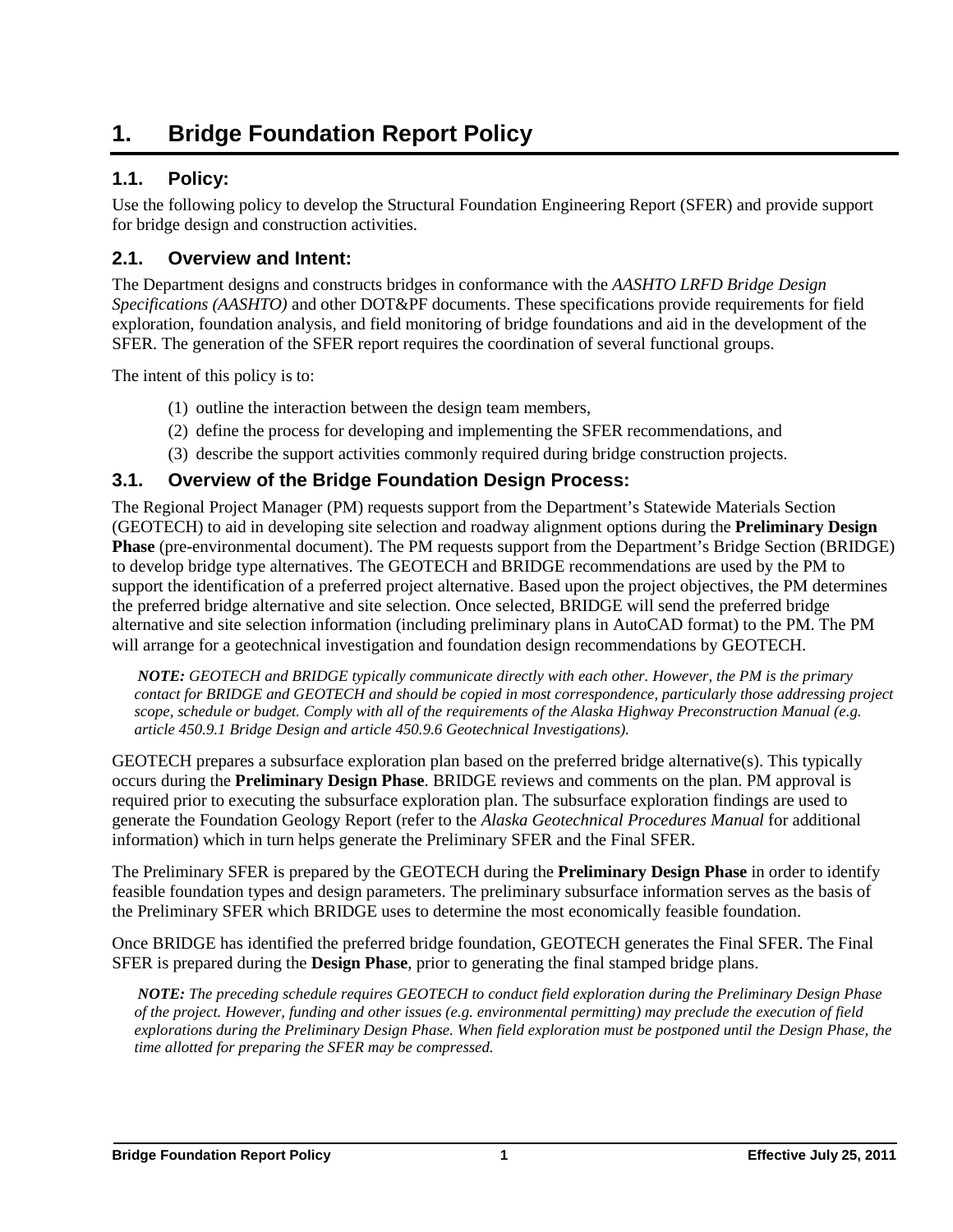#### *3.1.1. Preliminary Design Phase Interaction*

Collaboration between BRIDGE and GEOTECH is required to generate the Foundation Geology Report and Preliminary SFER. Key components of this exchange area as follows:

GEOTECH needs / BRIDGE provides

- the proposed bridge configuration (i.e., the preliminary General Layout and Site Plan drawings for the bridge options).
- the foundation locations. (Typically the centerline support station and skew are shown on the Site Plan drawings.)
- the total estimated factored loads (Strength I) to the foundation elements that will be used in determining reasonable sizes of foundation elements and requisite subsurface testing depths.
- the total estimated Service I loads to the foundation elements.
- a list of special bridge needs and concerns, if any (e.g., "limit support settlements for the proposed structure to about one inch under Service Load combinations" or "the existing bridge has shown signs of frost jacking at pier 2").
- an estimate of the scour depth at in-water piers. (A method for estimating local pier scour is provided in Figure 1 to facilitate preliminary design in advance of a formal bridge hydraulic study.)
- historic subsurface and pile driving data. (BRIDGE may have historic pile driving records or other relevant information in their files that may aid in the development of foundation recommendations. If such data exists, copies will be sent to GEOTECH.)

BRIDGE needs / GEOTECH provides

- the subsurface exploration plan. (The PM, responsible for controlling the project's scope, schedule and budget, must formally approve the plan. A copy of the plan is typically sent to BRIDGE for comment.)
- the Preliminary SFER, described in the following section, containing an array of deep and shallow foundation options. (Feasible foundation types are examined to determine the most cost-effective structure. It is important that an ample variety of foundation recommendations be prepared to allow for meaningful cost comparisons.)

#### *3.1.2. Design Phase Interaction*

Ideally, BRIDGE would receive the Final SFER two months before the stamped PS&E due date. Collaboration between BRIDGE and GEOTECH is required to generate the Final SFER. Key components of this exchange are as follows:

GEOTECH needs / BRIDGE provides

- the review PS&E documents (typically distributed by PM to GEOTECH as part of the Review PS&E process).
- the final total factored loads (Strength I) to the foundation. (These values will be provided in the foundation Data Table on the Site Plan drawing.)
- the final total Service I loads to the foundation for settlement analysis, if necessary.
- the final scour depth. (These values will be provided in the Hydraulic and Hydrologic Summary table on the Site Plan drawing.)

BRIDGE needs / GEOTECH provides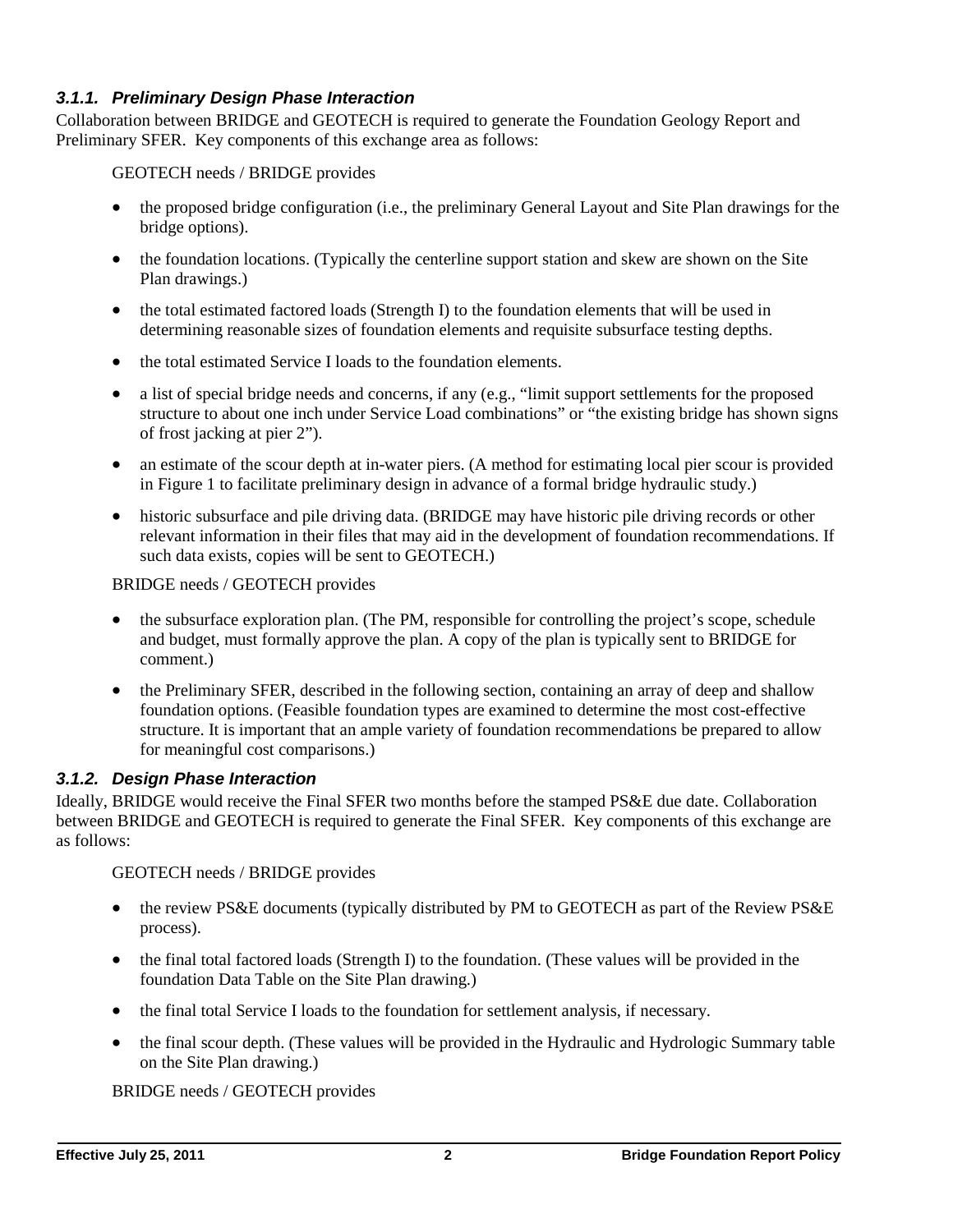- the stamped Final SFER containing the final Foundation Geology Report as described in the following section.
- the final pile driving special provisions, if necessary (*e.g., field monitoring requirements, pile driving concerns such as hard driving, pile tip reinforcement requirements, pre-boring requirements, etc. that are not addressed in the Department's Standard Specifications*).
- comments on the foundation design shown in plans. (*GEOTECH will verify that the bridge foundation agrees with the Final SFER recommendations.*)

#### **4.1. Content Requirements of the SFER:**

The Preliminary SFER and Final SFER contain the information indicated in the following subsections. The Preliminary SFER is primarily focused on design recommendations such as foundation capacity charts and feasible foundation types. The Final SFER is a fully developed report with supporting analysis and documentation.

#### *4.1.1. Requirements of the Preliminary SFER*

The Preliminary SFER provides geotechnical design data and recommendations for deep and/or shallow foundations.

#### *(1) Geotechnical Data*

The Preliminary SFER contains the following geotechnical data.

- the preliminary Foundation Geology Report, including test hole locations, geological description of soils and rock, SPT data, ground water table locations, temperature data, permafrost depth, and other data as applicable.
- the description of bedrock properties when present, including planes of weakness, joints, faults, rock type, Rock Quality Designation (RQD), etc. as they relate to the foundation recommendations.
- the subsurface soil description, including unit weight, relative density, moisture content, phi angle, and lateral stiffness parameters and modeling recommendations for each layer of soil. (*BRIDGE will perform the lateral pile / shaft analysis.*)
- the presence of permafrost, high ground water table, and soil stability considerations.
- the AASHTO seismic site class designation (*i.e., "A" through "E" and, in special cases, "F")* and applicability of code-specified seismic response spectra (*i.e., Are there local faults that would result in seismic demands greater than those provided in the AASHTO LRFD Bridge Design Specifications?*).

#### *(2) Deep Foundation Data*

Deep foundations (typically steel H-piles, steel pipe piles and drilled shafts) are typically used at water crossings, in poor soils, and in other locations where shallow foundations are inappropriate. Preliminary design recommendations on a variety of pile and shaft sizes are required to determine the most cost-effective bridge foundation and bridge. The Preliminary SFER contains deep foundation recommendations including:

- Capacity tables and charts presenting the axial and uplift vertical resistance, including scour effects, as a function of embedment depth. (*This data is used to establish the Estimated Pile Tip Elevation for piles or the Tip Elevation for drilled shafts.*)
- Capacity tables and charts presenting the axial and uplift vertical resistance, excluding scour effects, as a function of embedment depth. (*This data is used for establishing the vertical resistance at time of construction, without regard to scour or other reductions in vertical resistance.*)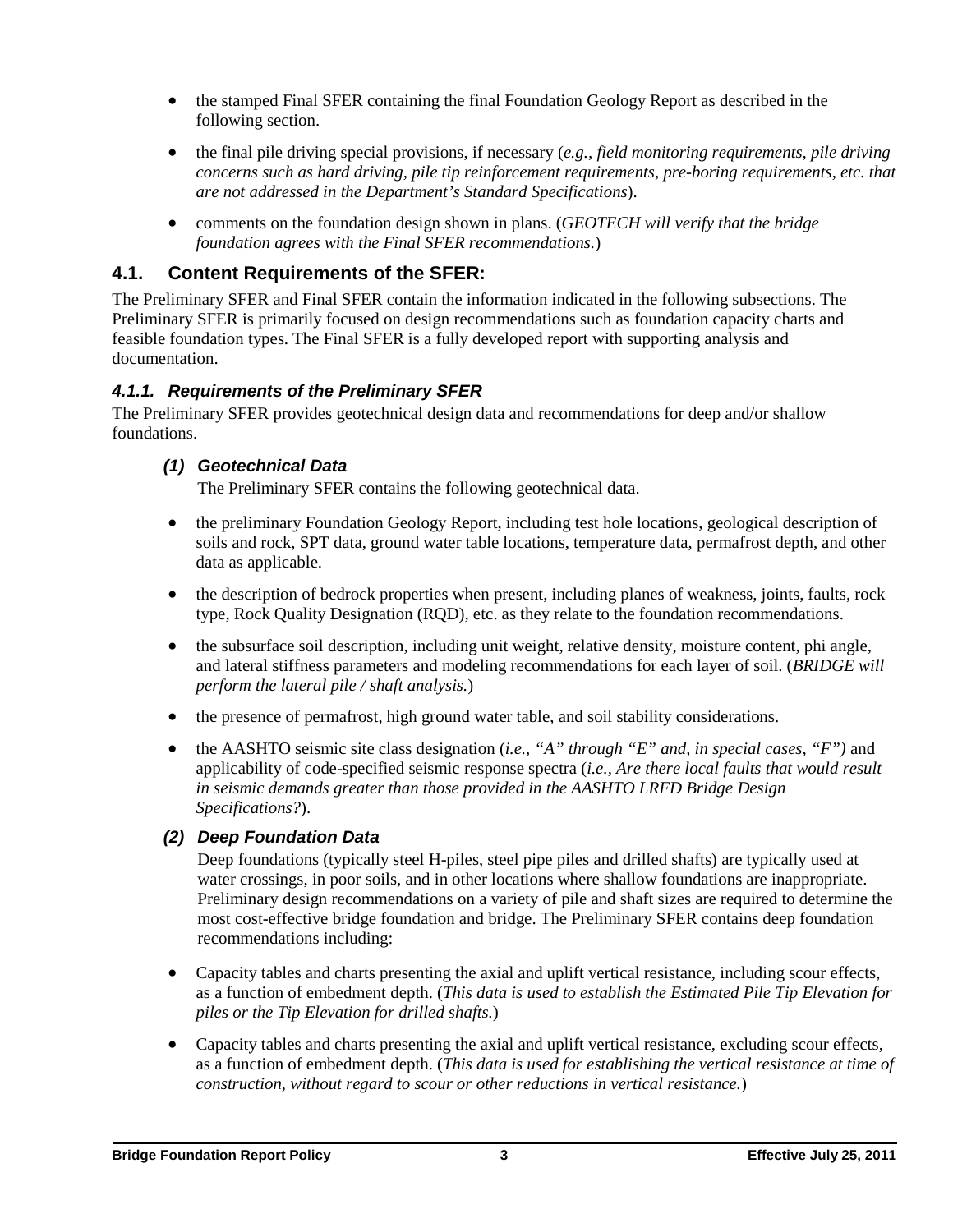- Capacity tables and charts presenting the axial and uplift vertical resistance, including liquefaction effects, as a function of embedment depth. (*The effects of scour and liquefaction may act concurrently.*)
- Capacity tables and charts presenting the non-seismic nominal downdrag load (*e.g. settlement, consolidation, etc.*) either as a single value or as a function of embedment, as appropriate.
- Capacity tables and charts presenting the nominal seismic induced downdrag load (*primarily due to liquefaction effects)* presented as either a single value or as a function of embedment, as appropriate.

For driven pile foundations, use the unfactored nominal resistance when preparing the vertical capacity with depth tables or charts. For drilled shafts, use the factored nominal resistance when preparing the vertical resistance with depth tables or charts. Deep foundations recommendations account for the following:

- Scour effects which reduce the amount of soil around the pile or shaft, reducing the member's vertical and lateral resistance. The Hydraulic and Hydrologic Report addresses scour effects and are summarized in the Hydraulic and Hydrologic Summary table on the bridge Site Plan drawing. For the Preliminary SFER**,** use the graph provided in Figure 1 to estimate scour effects. Figure 1 relates stream velocity and depth to estimated scour depth. In lieu of more accurate information, assume that the water flow velocity, V1, is 15 FPS. For multiple-column, pile-extension piers assume a  $20^{\circ}$  water flow angle of attack (labeled "Angle=20" on the chart). For single column piers assume a  $0^{\circ}$  water flow angle of attack (labeled "Angle=0." The value "a" is the pile or shaft diameter.). For the Final SFER, the scour values provided in the Hydraulic and Hydrologic Summary table are used as the basis of the design.
- Liquefaction effects caused by seismic-induced ground motion which reduce the member's vertical and lateral resistance. The Preliminary SFER includes the soil's liquefaction potential (*high, medium or low*), liquefied soil properties, deformations due to lateral soil flow and settlement, and subsequent downdrag loads. (*BRIDGE does not typically use H-piles or shallow foundations in liquefiable soils where lateral spread is possible.)*
- Downdrag loads which reduce the member's vertical and lateral resistance. GEOTECH shall provide recommendations for addressing downdrag (*e.g., "sleeve the uppermost 10 feet of the pile" or "as required in Section 505-3.09 of the Standard Specifications"*).
- Spacing and group effects that would have a tendency to reduce the vertical and lateral capacity of the piles or shafts and/or minimum pile spacing shall be addressed.
- Rock socket length that may be required to develop vertical or lateral resistance. The minimum rock socket length shall be provided. (*Collaboration between BRIDGE and GEOTECH may be required in establishing rock socket length in high seismic hazard areas where the development of the member's overstrength capacity is required.)*
- Other foundation demands such as those associated with frost jacking and heave shall be addressed in the SFER and design recommendations shall be provided.

All DOT&PF projects require field monitoring of pile driving operations. For driven pile foundations, the DOT&PF will specify the use of either:

- the "Wave equation analysis without pile dynamic measurements" or
- a "Driving criteria established by dynamic test with signal matching."

The corresponding Dynamic Analysis resistance factors,  $\varphi_{dyn}$ , shall be taken from the most current edition of the AASHTO LRFD Bridge Design Specifications (as of June 2010,  $\varphi_{dyn} = 0.50$  and  $\varphi_{dyn} = 0.65$ , for "Wave equation analysis without pile dynamic measurements" and "Driving criteria established by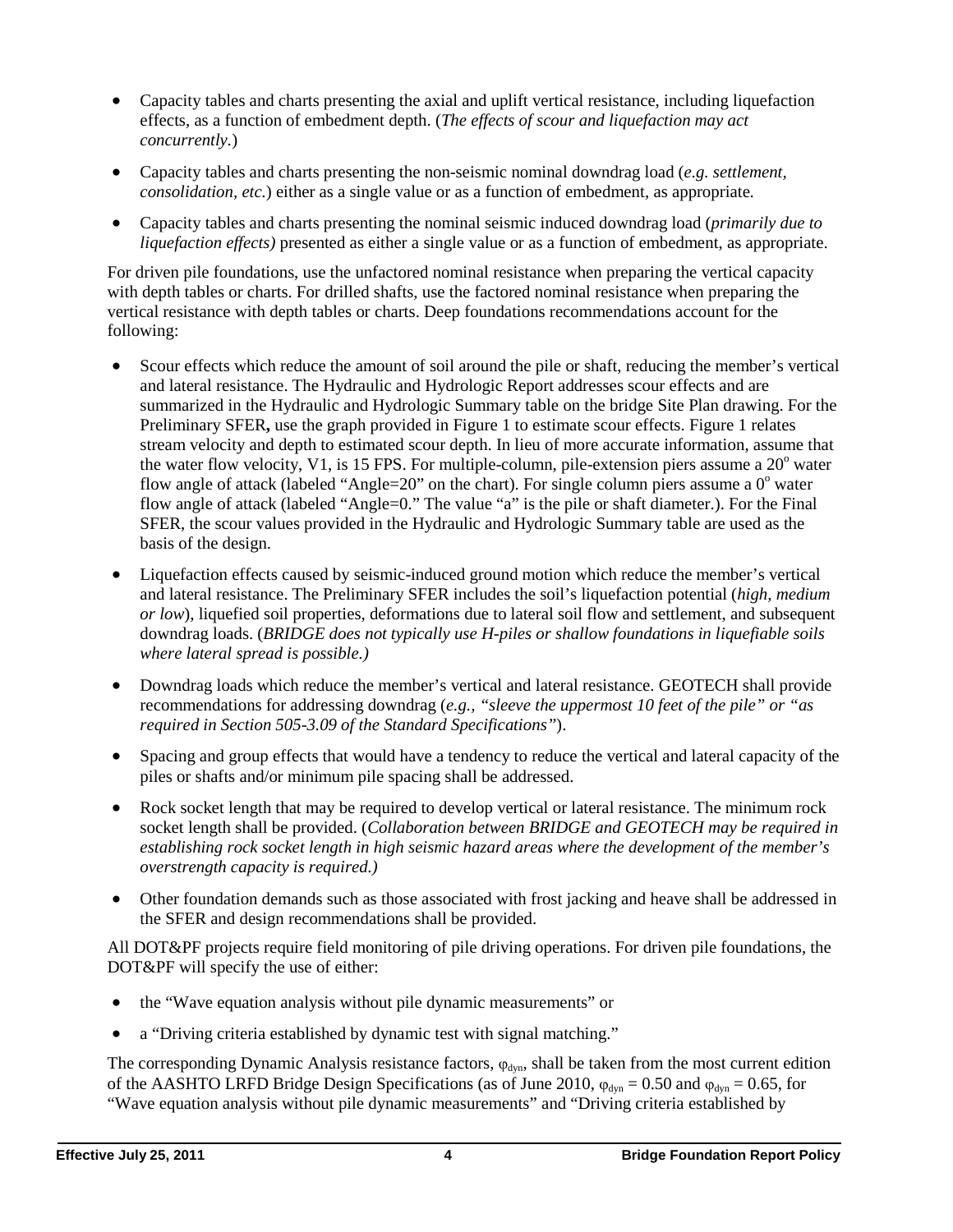dynamic test with signal matching," respectively) or as superseded by Department policy. The Preliminary SFER should include recommendations for field-monitoring. In the absence of field monitoring recommendations, BRIDGE will determine field-monitoring requirements based on the most costeffective option.

#### *(3) Shallow Foundation Data*

Shallow foundations are typically used for non-water crossings (*e.g. highway interchanges*) where the underlying soil has good bearing capacity. The Preliminary SFER contains shallow foundation recommendations including:

- Nominal soil bearing resistance at the Service, Strength, and Extreme Event limit states as a function of effective footing width.
- Minimum embedment depth required due to frost penetration and other factors affecting the nominal soil bearing resistance. (*In most cases, BRIDGE will require that the bottom of the footing be at least three feet below the finished ground line.*)
- Need for replacement of the existing soil with engineered material. (*In some cases, the existing soil may be replaced with the Foundation Fill material identified in the Department's Standard Specifications for Highway Construction.*)
- Ground water table location and its effects on the nominal soil bearing capacity. (*Use the highest anticipated ground water table when determining the nominal bearing resistance.*)

#### *4.1.2. Requirements of the Final SFER*

The recommendations of the Final SFER are the same to those of the Preliminary SFER except that they address only the bridge foundation elements used in the final bridge design. The full body of the text is developed in the Final SFER expounding upon:

- Geotechnical data and interpretation
- Discussion of foundation recommendations
- Seismic conditions and liquefaction
- Analysis methods and limitations
- Construction issues and recommendations
- Sealed and signed test hole location and boring log plan sheets
- References

BRIDGE cannot submit the stamped PS&E to the PM before receiving the Final SFER.

#### **5.1. Plan Set Information:**

The following information will be provided on either the bridge Site Plan drawing or, if present, the Foundation Plan drawing.

#### *5.1.1. Foundation Data Tables*

BRIDGE will provide the following table in all bridge plans utilizing piles as a foundation element. The special provisions provide the level of field monitoring and the associated Resistance Factor is provided in the Pile Data Table as shown below. Currently, a Resistance Factor of 0.50 indicates that *"Wave equation analysis without pile dynamic measurements"* will be used. Currently, a Resistance Factor value of 0.65 indicates that a *"Driving criteria established by dynamic test with signal matching"* is required.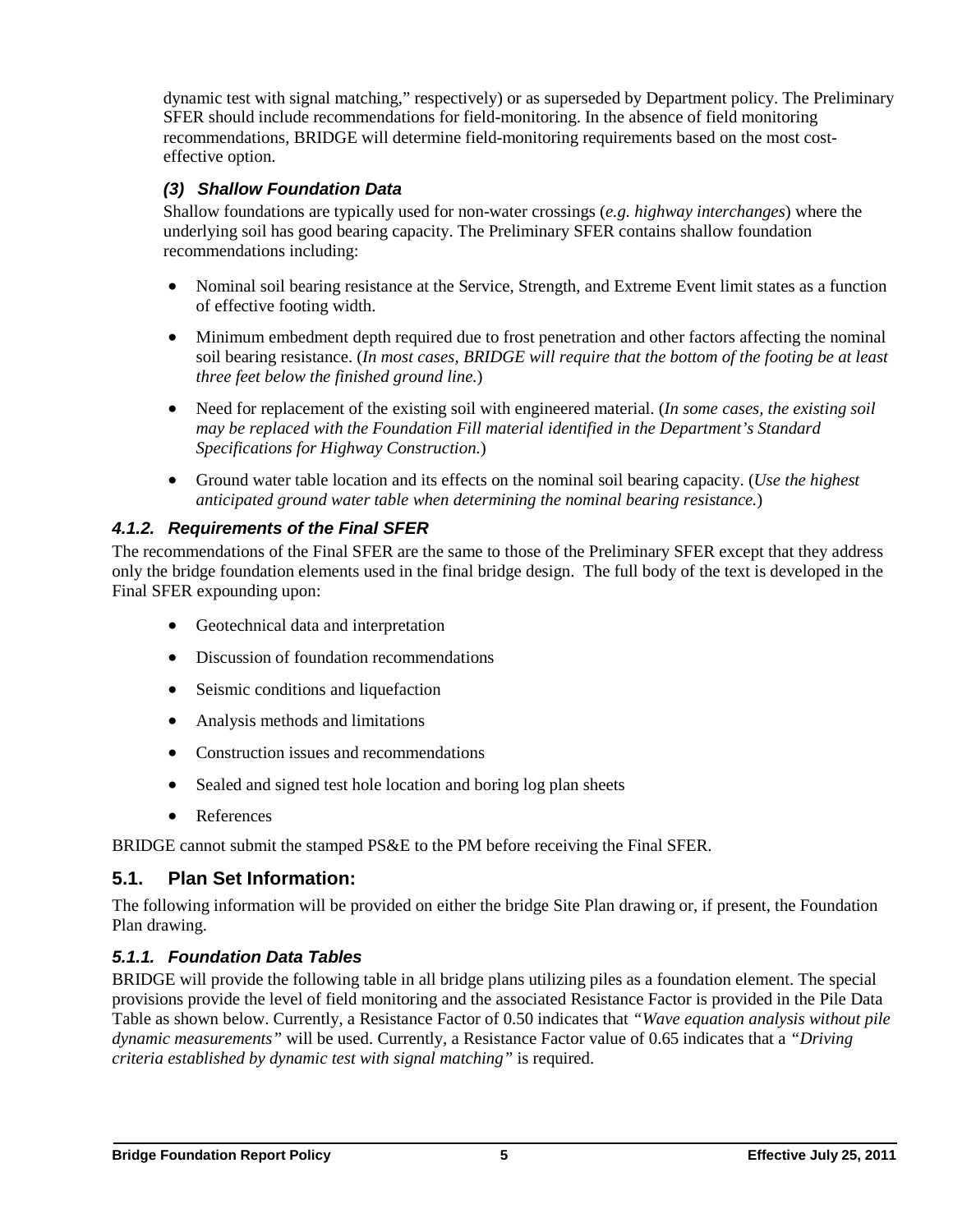| <b>Pile Data Table</b> |                              |                                              |                                                       |                                                              |                                               |                                            |                                        |
|------------------------|------------------------------|----------------------------------------------|-------------------------------------------------------|--------------------------------------------------------------|-----------------------------------------------|--------------------------------------------|----------------------------------------|
|                        | <b>Driving Criteria</b>      |                                              |                                                       |                                                              | <b>Design Data</b>                            |                                            |                                        |
| <b>Location</b>        | <b>Pile Type</b>             | <b>Minimum</b><br><b>Penetration</b><br>(FT) | <b>Estimated Pile</b><br><b>Tip Elevation</b><br>(FT) | <b>Minimum</b><br><b>Driving</b><br><b>Resistance</b><br>(K) | <b>Strength</b><br><b>Factored</b><br>Load(K) | <b>Nominal</b><br><b>Resistance</b><br>(K) | <b>Resistance</b><br>Factor, $\varphi$ |
| Abut. 1                | HP14X117                     | 40.0                                         | 1415.0                                                | 600                                                          | 350                                           | 550                                        | 0.65                                   |
| Pier 2                 | $4^{\circ}$ -0" x 1"<br>Pipe | 60.0                                         | 1400.0                                                | 1400                                                         | 800                                           | 1250                                       | 0.65                                   |

#### **Table 1 Pile Data Table Example**

Minimum Penetration of the pile is typically based upon lateral resistance requirements (e.g. seismic or ice demands). The Estimated Pile Tip Elevation is based upon the factored estimated resistance after scour, downdrag, liquefaction, and all other pile resistance conditions have been taken into consideration. Since scour, downdrag, and other pile resistance reductions are not present during pile driving, the Minimum Driving Resistance, in most cases, will be greater than the Nominal Resistance. The Nominal Resistance of the pile is the anticipated pile capacity after all applicable pile resistance reductions have occurred. The Strength I Factored Load must be less than the Nominal Resistance multiplied by the Resistance Factor.

BRIDGE will provide the following table in all bridge plans that utilize drilled shaft foundations.

#### **Table 2 Drilled Shaft Data Table Example**

| <b>Drilled Shaft Data Table</b> |                                                    |                                 |                                                     |                                                               |                                                  |                                    |
|---------------------------------|----------------------------------------------------|---------------------------------|-----------------------------------------------------|---------------------------------------------------------------|--------------------------------------------------|------------------------------------|
|                                 | <b>Design Data</b><br><b>Installation Criteria</b> |                                 |                                                     |                                                               |                                                  |                                    |
| Location                        | <b>Shaft</b><br><b>Diameter</b>                    | Tip<br><b>Elevation</b><br>(FT) | <b>Minimum Rock</b><br><b>Socket Length</b><br>(FT) | Minimum Top of<br><b>Rock Socket</b><br><b>Elevation (FT)</b> | <b>Strength I</b><br><b>Factored Load</b><br>(K) | <b>Nominal</b><br>Resistance $(K)$ |
| Pier 2                          | $8' - 0''$                                         | 1624.0                          | 16.0                                                | 1640.0                                                        | 2100                                             | 4200                               |

The drilled shaft Tip Elevation and Minimum Rock Socket Length shall be provided in the SFER. All material that is encountered above the specified Minimum Top of Rock Socket Elevation shall not be included in the Minimum Rock Socket Length (e.g., in the above table, rock encountered above elevation 1640.0 does not contribute towards the 16.0 foot Minimum Rock Socket Length). If rock is not anticipated then the table will be provided with "NA."

The Nominal Resistance of the drilled shaft is the anticipated shaft capacity after all applicable reductions have occurred. The Strength I Factored Load must be less than the Nominal Resistance multiplied by the appropriate Resistance Factor(s).

BRIDGE will provide the level of field inspection for drilled shafts (e.g. down-hole inspection and bottom cleanliness) in the special provisions.

BRIDGE will provide the following table in all bridge plans that utilize shallow foundations.

| <b>Footing Pressure Table</b> |                                                    |                                                      |                                                |  |  |
|-------------------------------|----------------------------------------------------|------------------------------------------------------|------------------------------------------------|--|--|
| Location                      | <b>Strength I</b><br><b>Factored Load</b><br>(KSF) | <b>Nominal Bearing</b><br><b>Resistance</b><br>(KSF) | <b>Bearing Resistance</b><br>Factor, $\varphi$ |  |  |
| Abut. 1                       | 5.2                                                | 2.0                                                  | 0.45                                           |  |  |
| Abut. 3                       | 4.9                                                |                                                      | 0.45                                           |  |  |

#### **Table 3 Footing Pressure Table Example**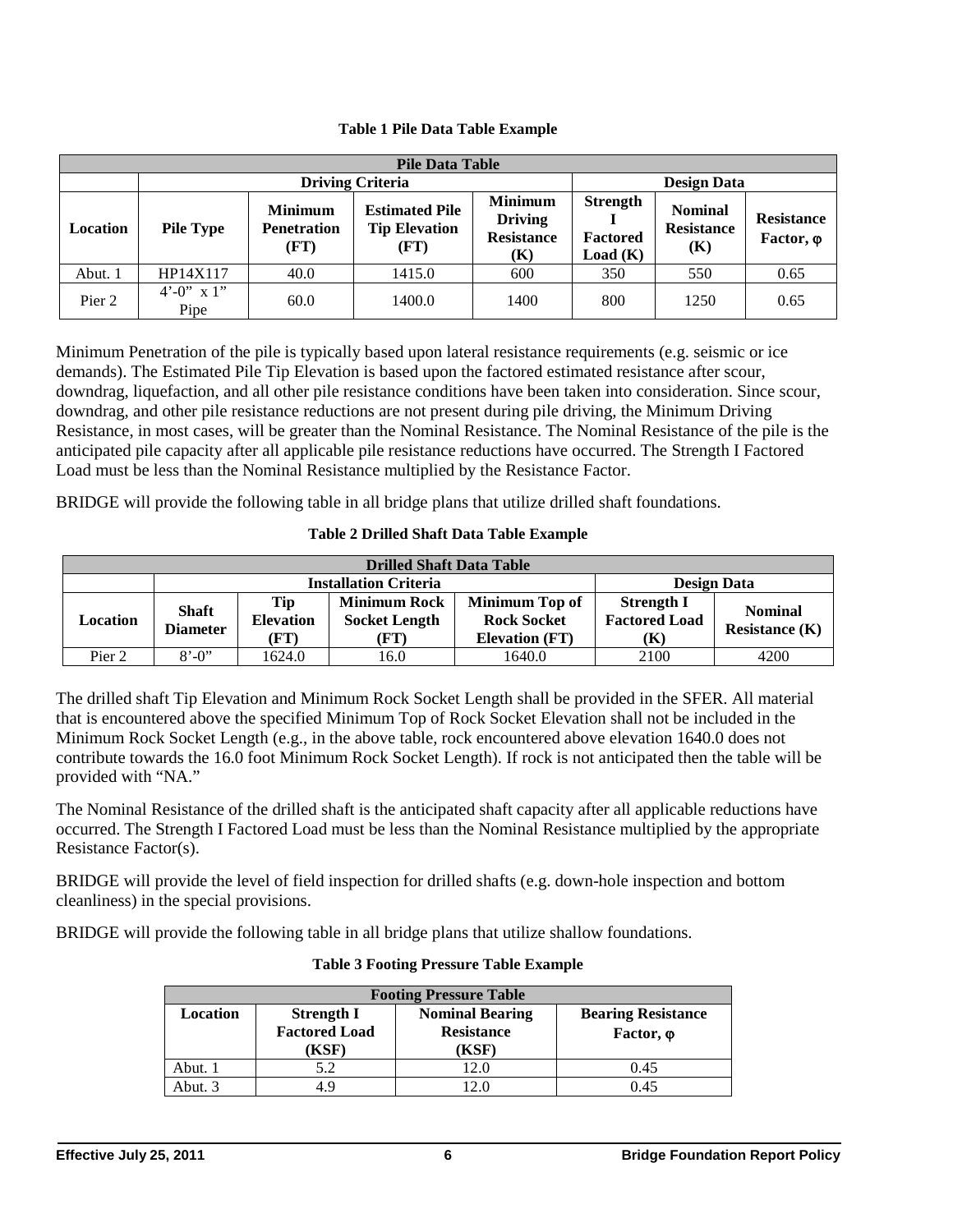#### *5.1.2. Seismic Parameters*

BRIDGE will provide the seismic design parameters, as shown below, in the "GENERAL NOTES" of the Site Plan drawing. The spectral acceleration values are provided in the *AASHTO LRFD Bridge Design Specifications* and the *AASHTO Guide Specifications for LRFD Seismic Bridge Design*. The Site Class and Liquefaction Potential are provided in the SFER.

| $\text{S}_\text{S} = 0.65$                      |
|-------------------------------------------------|
| $S1 = 0.20$                                     |
| Site Class = $C_1$                              |
| Liquefaction Potential $=$ Low                  |
| AASHTO 7% probability of exceedence in 75 years |

For Site Class F soils or other situations where a site specific response spectra is used in the bridge design, include the site specific spectra on the bridge plans sheets.

#### *5.1.3. Log of Test Hole Borings*

BRIDGE will incorporate the sealed and signed test hole location and boring log plan sheets in the final bridge plans.

#### **6.1. Construction Support:**

Both GEOTECH and BRIDGE need to be available during construction to address construction-related foundation and geotechnical questions and problems and to provide technical advice to the Construction Project Engineer.

For pile foundations, the GEOTECH will need to:

- review the adequacy of the Contractor's proposed pile driving plan,
- review the adequacy of the Contractor's proposed pile driving hammer,
- provide the pile driving acceptance criteria (*also known as the inspector's chart*) when a *"Wave equation analysis without pile dynamic measurements"* is specified,
- provide preliminary pile driving acceptance criteria when *"Driving criteria established by dynamic test with signal matching"* is specified and
- generate the scope of services to the Construction Project Engineer when a *"Driving criteria established by dynamic test with signal matching"* is specified and interact with the PDA Consultant once his/her services have been acquired.

For drilled shaft foundations both GEOTECH and BRIDGE will be required to:

- review the adequacy of the Contractor's proposed shaft installation plan and
- review field inspection reports (*e.g., shaft cleanliness, cross-hole-sonic logs, etc.*).

For shallow foundations, GEOTECH may be required to evaluate foundation adequacy when the actual soils deviate from those presented in the Foundation Geology Report and Final SFER (*e.g., groundwater table, rock characteristics, soil type, etc.*).